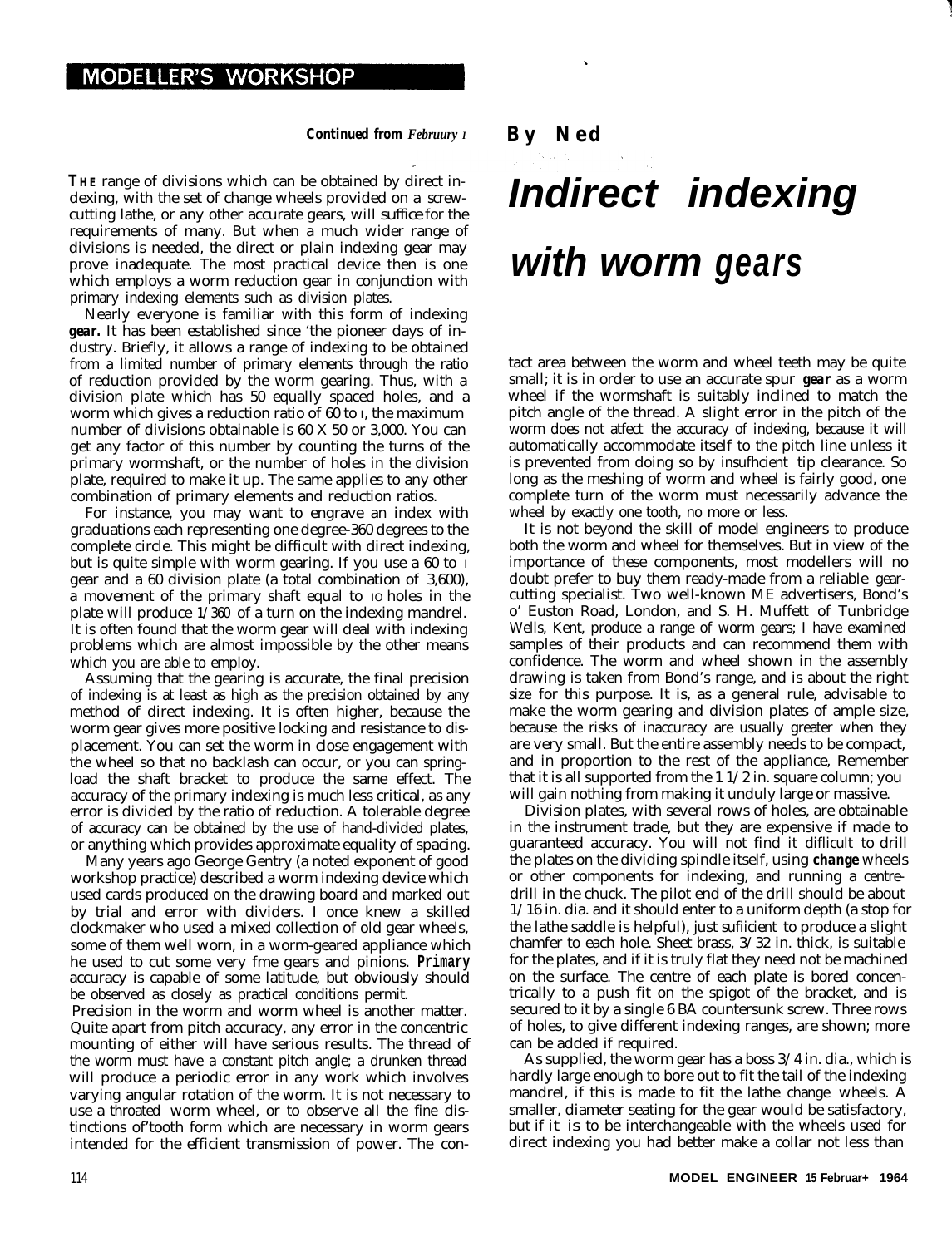

MODEL ENGINEER 15 February 1964

115